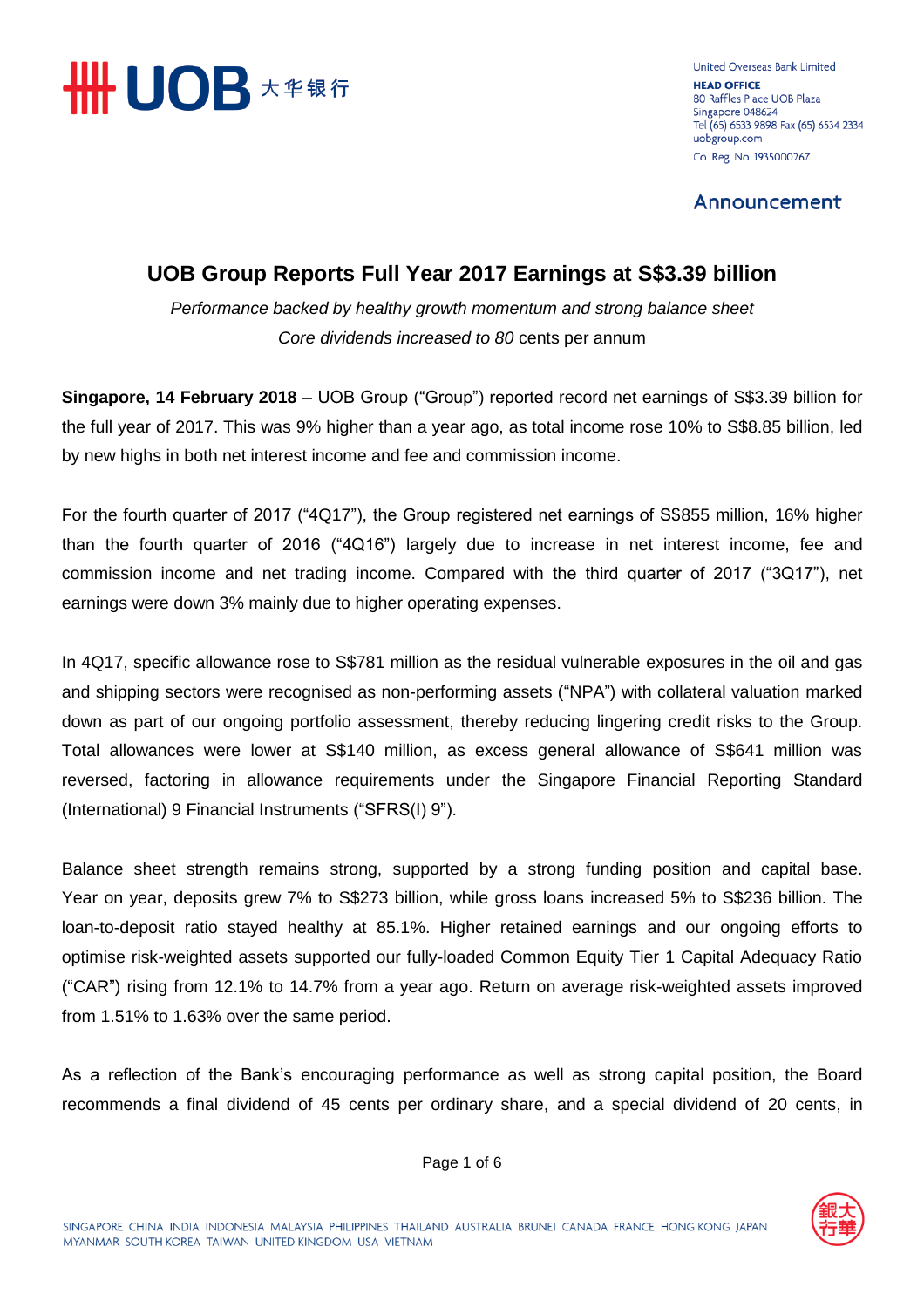

appreciation for the support from our shareholders. Together with the interim dividend of 35 cents, the core dividend for the financial year ended 31 December 2017 amounts to 80 cents per ordinary share, an increase of 14% over 2016. Inclusive of the special dividend, this represents a 49% payout ratio. The scrip dividend scheme will be applied to the final and special dividends.

### **Full year 2017 earnings**

The Group registered net earnings of S\$3.39 billion, 9% higher than a year ago.

On the back of higher net interest margin and healthy loan growth of 5%, net interest income rose 11% to S\$5.53 billion. Net interest margin increased six basis points to 1.77%, mainly attributed to higher yields from interbank balances and securities, a function of both our measured efforts in deploying excess funds into higher-yielding assets and a rising interest rate environment.

Fee and commission income registered a robust growth of 12% to S\$2.16 billion. Wealth management fees grew strongly by 36% to S\$547 million, driven by higher sales of treasury products and unit trusts. Fund management income increased 28% to S\$239 million and credit card fees rose 10% to S\$404 million. Higher net gains from the disposal of investment securities also contributed to the increase in other non-interest income to S\$1.16 billion.

From a business segment perspective, Group Retail income rose 9% to S\$3.99 billion driven by healthy loan growth and fee income growth from the wealth management and credit card businesses. Group Wholesale Banking income was stable, as volume growth was offset by tighter margins. Global Markets income fell 12% to S\$486 million largely due to lower trading income.

Due to a combination of strong revenue momentum and continued cost discipline, the expense-to-income ratio declined slightly to 45.5%. Total expenses increased 9% over last year with higher staff costs, IT-related and revenue-related expenses, reflecting the Group's continual efforts in investing in talent, technology and infrastructure to enhance its product capabilities and services.

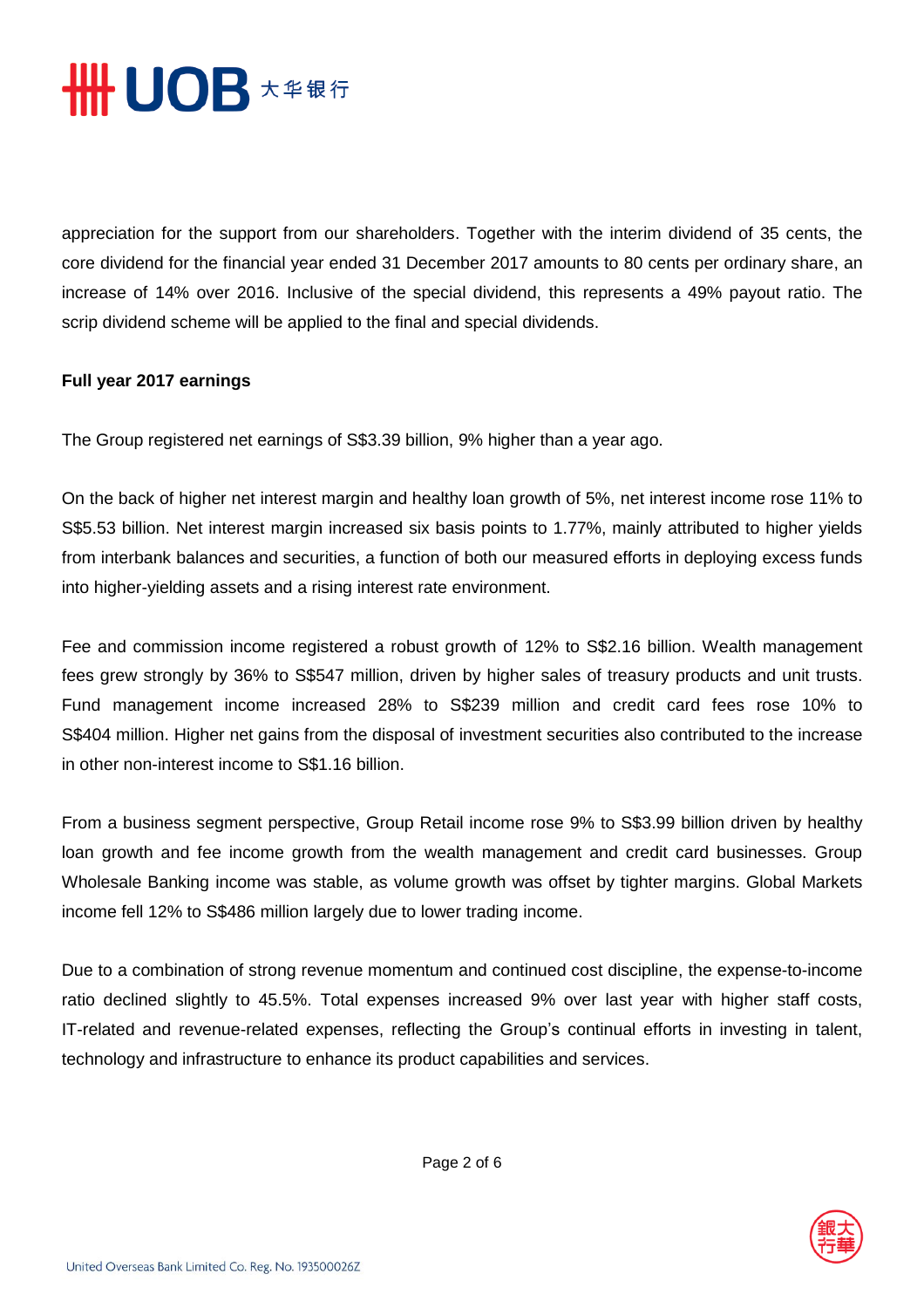

Specific allowance on loans and other assets increased 49% to S\$1.48 billion, mainly from NPA in the oil and gas and shipping sectors. Specifically, a prudent decision was taken to accelerate the recognition of these residual vulnerable exposures as NPA in 4Q17, and further haircuts were applied on their collateral valuations. With a reversal of S\$747 million of excess general allowance for the year, total allowances amounted to S\$727 million.

Despite the reversal in general allowance, the Group continued to maintain a comfortable level of general allowance on loans of S\$1.96 billion as at 31 December 2017. This amount adequately satisfies the 1% general allowance requirement by the MAS as well as the expected credit loss requirements under the SFRS(I) 9 which came into effect on 1 January 2018.

Contribution from associated companies rose from S\$6 million to S\$110 million, mainly due to investment losses in an associated company in the prior year.

#### **Fourth quarter 2017 earnings**

#### **4Q17 versus 4Q16**

The Group reported net earnings of S\$855 million in 4Q17, 16% higher from a year ago, led by healthy growth in net interest income, fee and commission income and net trading income. The increase was partly offset by higher operating expenses and allowances.

Net interest income rose 15% to S\$1.46 billion, contributed by higher net interest margin and loan growth. Net interest margin improved 12 basis points to 1.81%, attributed to active balance sheet management and a rising interest rate environment.

Non-interest income increased 12% to S\$846 million. Fee and commission income grew 10% to S\$585 million, as a result of strong growth in the wealth management, fund management and credit card businesses. Trading and investment income increased 18% to S\$198 million contributed mainly by higher net trading income.

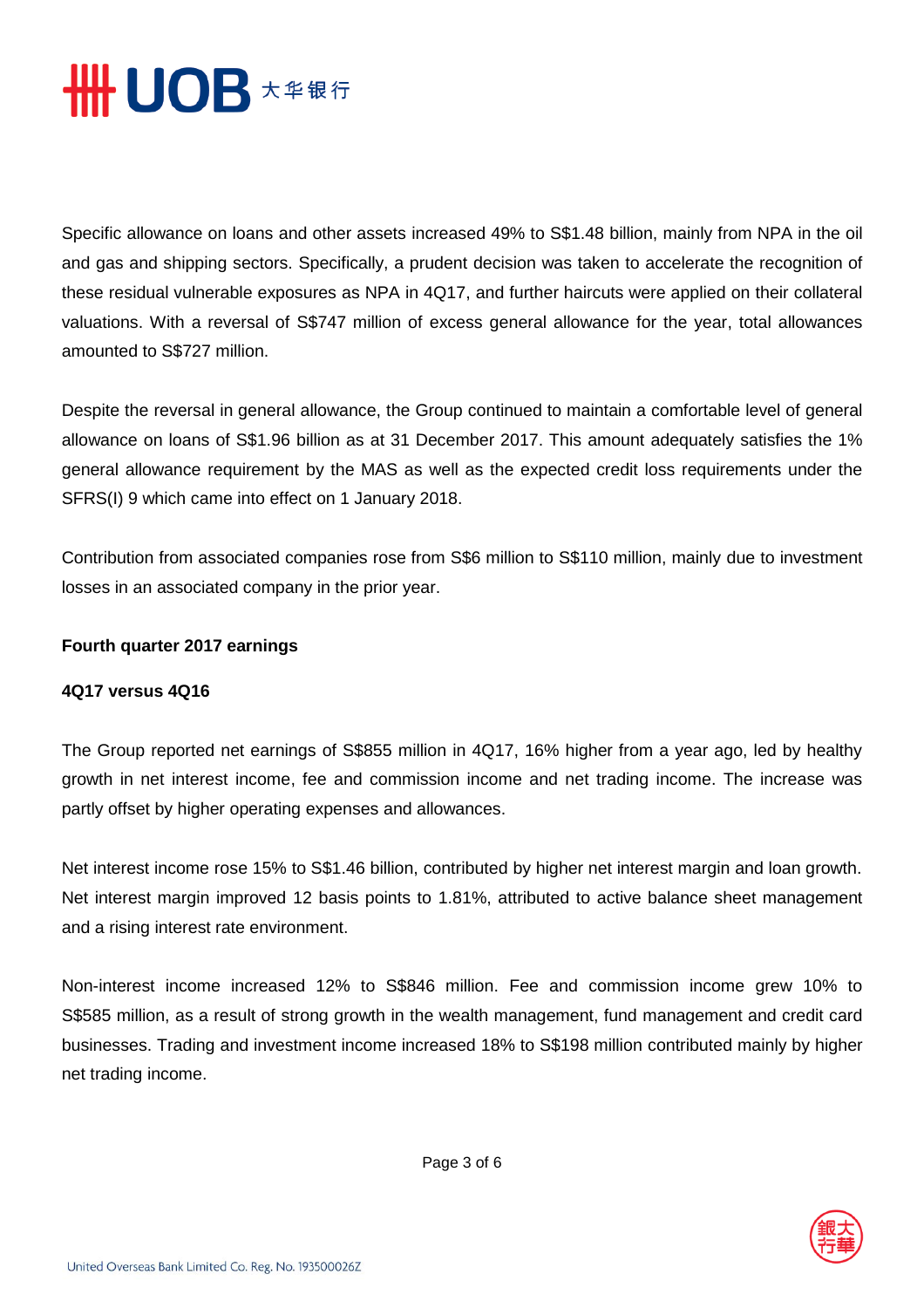

Total expenses increased 15% from a year ago to S\$1.10 billion due to higher performance-related staff costs, IT-related and revenue-related expenses. The expense-to-income ratio increased slightly to 47.8%.

Specific allowance on loans and other assets increased to S\$781 million as a result of portfolio and collateral valuation review mentioned above. With a reversal of S\$641 million of excess general allowance on loans, total allowances amounted to S\$140 million for this quarter.

#### **4Q17 versus 3Q17**

Compared with the previous quarter, net earnings were 3% lower at S\$855 million.

Net interest income grew 4% to S\$1.46 billion, driven by higher asset volumes coupled with a net interest margin increase of two basis points to 1.81%.

Non-interest income increased 2% to S\$846 million. Fee and commission income rose 6% to S\$585 million largely on higher loan-related and credit card fees. This was partly offset by lower net gains from disposal of investment securities.

Total expenses increased 13% to S\$1.10 billion due to higher performance-related staff costs, and year-end seasonal revenue-related and professional fees expenses, resulting in an increase in the expense-to-income ratio to 47.8% this quarter.

Total allowances were 36% lower this quarter at S\$140 million compared with the last quarter. Specific allowance on loans and other assets increased to S\$781 million largely from NPA in oil and gas and shipping sectors, while the general allowance reversal increased to S\$641 million.

#### **Strong balance sheet and capital position**

Due to the one-off accelerated recognition of NPA on oil and gas and shipping exposures, the Group's NPA increased 26% year-on-year and 12% from the previous quarter to S\$4.39 billion. Consequently,

Page 4 of 6

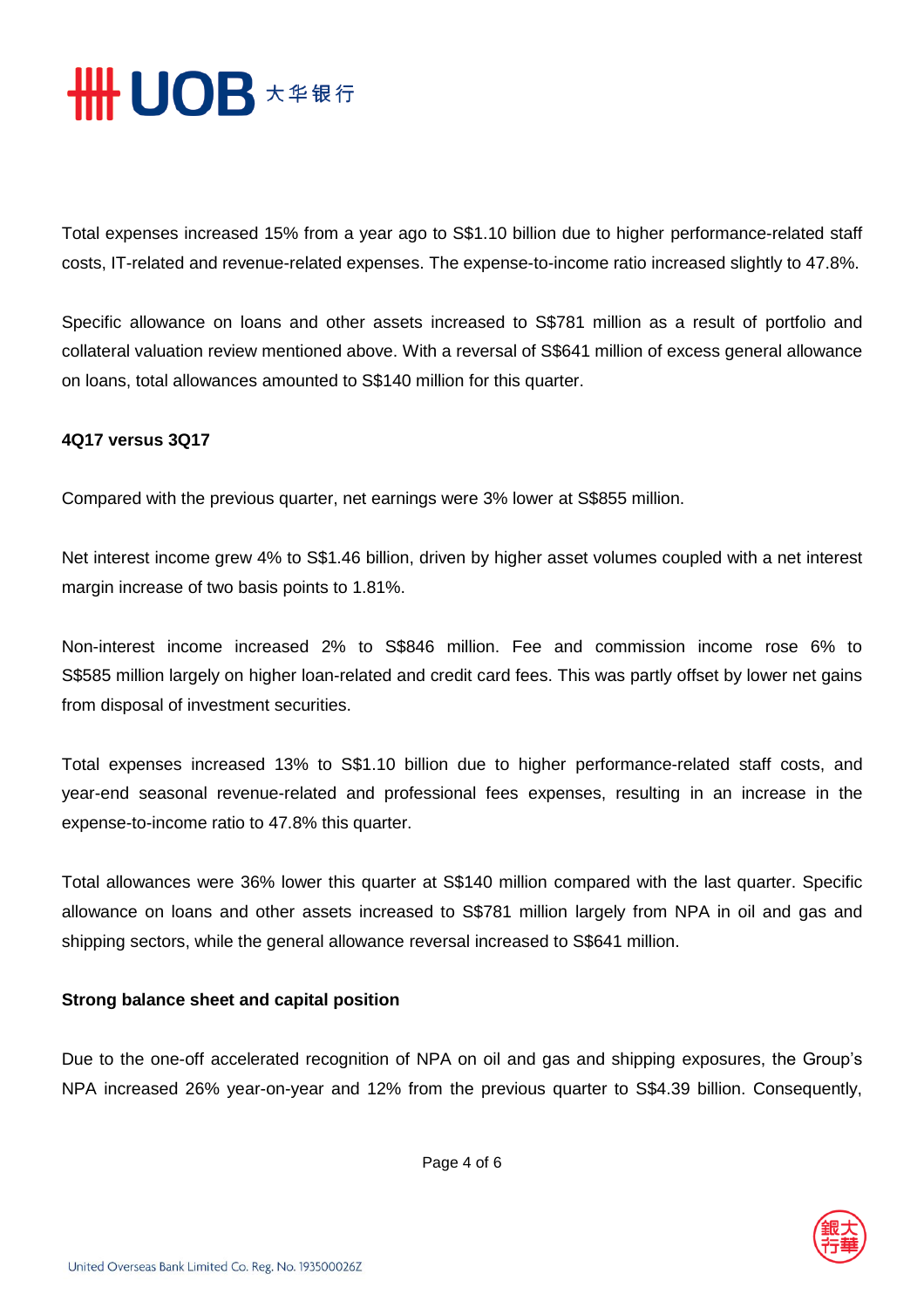

non-performing loans ("NPL") ratio stood at 1.8% as at 31 December 2017, while NPL coverage remained strong at 91%, or 195% after taking collateral into account.

The Group continued to maintain a strong funding position with a healthy loan-to-deposit ratio at 85.1%. Gross loans increased to S\$236 billion at 31 December 2017, with a year-on-year increase of 5% that was broad-based across most territories and industries. Customer deposits grew 7% from a year ago to S\$273 billion, led by growth in US dollar deposits.

During the year, the Group issued S\$4.13 billion in debt and perpetual capital securities to diversify its funding mix and refinance its debts due for redemption. The issuance of perpetual capital securities for the year received overwhelming demand from a diverse base of investors, a testament to investors' confidence in the Group's strong balance sheet and financial standing.

The average Singapore dollar and all-currency liquidity coverage ratios during 4Q17 were 170% and 135% respectively, well above the corresponding regulatory requirements of 100% and 80%.

Shareholders' equity increased 12% from a year ago and 5% quarter on quarter to S\$36.9 billion due to higher retained earnings, issuance of US\$650 million perpetual capital securities and shareholders' participation in the scrip dividend scheme.

As at 31 December 2017, the Group's Common Equity Tier 1 and Total CAR remained strong at 15.1% and 18.7% respectively. On a fully-loaded basis, the Common Equity Tier 1 CAR rose to 14.7% from 12.1% a year ago. The Group's leverage ratio was 8.0%, well above Basel's minimum requirement of 3%.

## **CEO's statement**

Mr Wee Ee Cheong, UOB's Deputy Chairman and Chief Executive Officer, said, "We are pleased to have ended 2017 with record profits, as our core businesses drove both net interest income and fees to new highs.